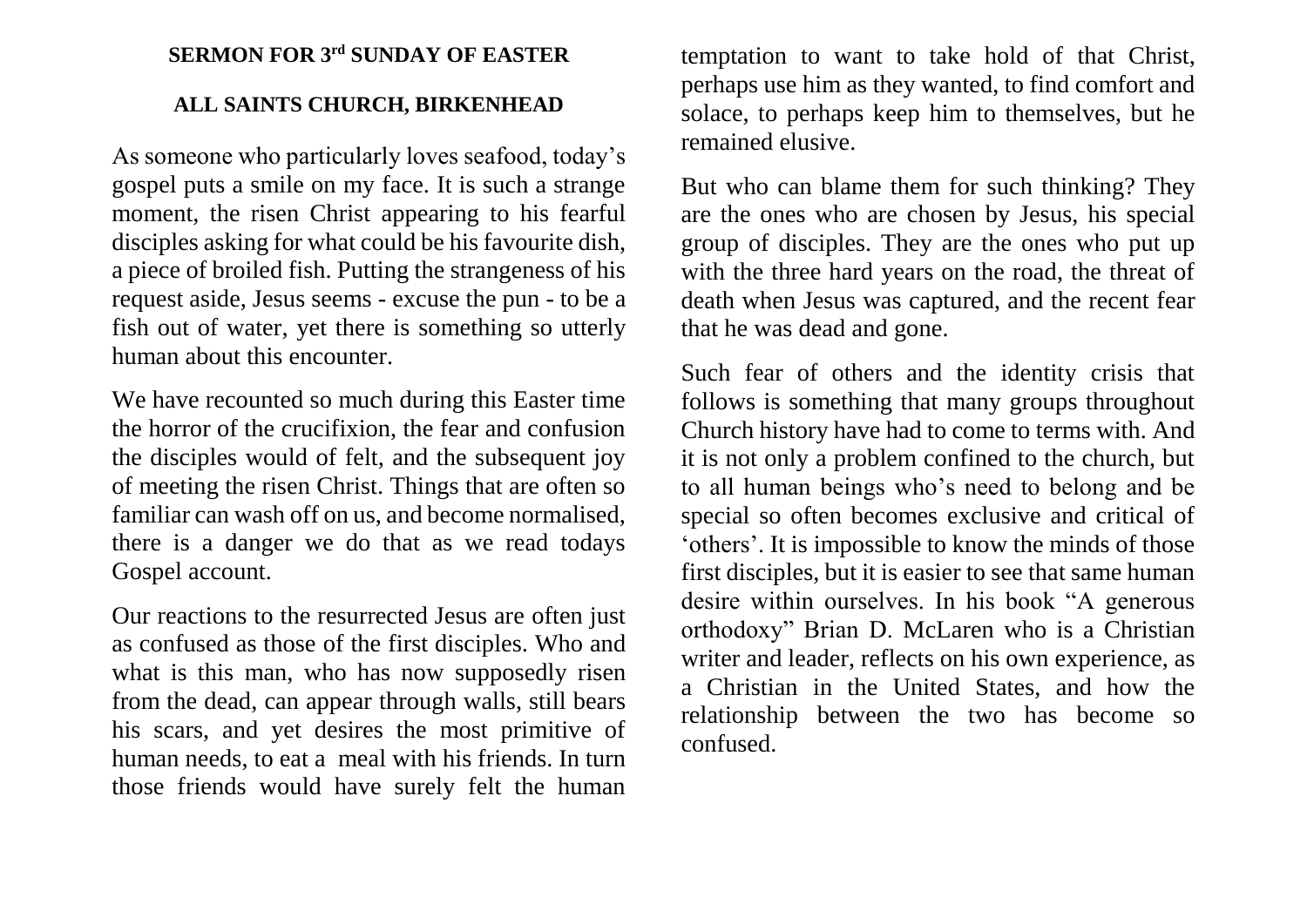He writes "for me in the U.S now the supposedly undisputed Superpower in the world – I feel surrounded by Christians who very much like the idea of an American God and a middle-class Republican Jesus, first and foremost concerned about our National Security and Our Way of Life. "The Lord is my Shepherd" becomes "The Lord is our President" elected by us for our national interest. The language seems to serve the "powers to be" to bolster the status quo, to legitimise and protect and baptize whatever regime is in power, this feels like a tired old story that history has seen rise and fall many times." While this book is over 10 years old and the American culture and context is different from our own, we see this sort of idea certainly coming to the fore in recent years as we have watched the political landscape become more divisive and radical. We also see the same ideas among many religious groups here in New Zealand and throughout the world.

Jesus, however challenges such ideas. and the accounts of his resurrection speak of the fact that Jesus cannot be put in a box. This is seen quite strangely in his culinary desires, to the strangeness of that request for a piece of fish. I do not think the gospel writer is trying to enlighten us to the fact that Jesus was perhaps against people eating red meat and therefore we should all be vegetarians who perhaps enjoy the odd piece of fish. Rather the wisdom is found in the overall account/s of the risen Jesus with his disciples and the paradox that arises. This Jesus eats, he can walk through objects, he can be touched, he looks the same, but is not recognised. It is as if the writer is making the claim that this Jesus is everywhere and everything, he will not be confined to human definitions and ideas, but transcends them all. Another American writer Richard Rohr speaking of this paradox states: "The Risen Christ is our icon of God's universal presence, now unlimited by space or time. This is why the resurrection stories always show Jesus' body to be both here and there, passing through doors, visible and not invisible, white light itself, everywhere and nowhere, as it were. He is in all objects; even to Magdalene he says, "Do not cling to me" Why? Because you can't, Christ is consciousness itself pervading all things- waiting and hoping for their inner "Yes"!

Rohr points to the idea that Jesus is both profoundly human, seen in the act of eating the fish and profoundly 'other' in his appearing from nowhere. In addition, he states explicitly that he is not